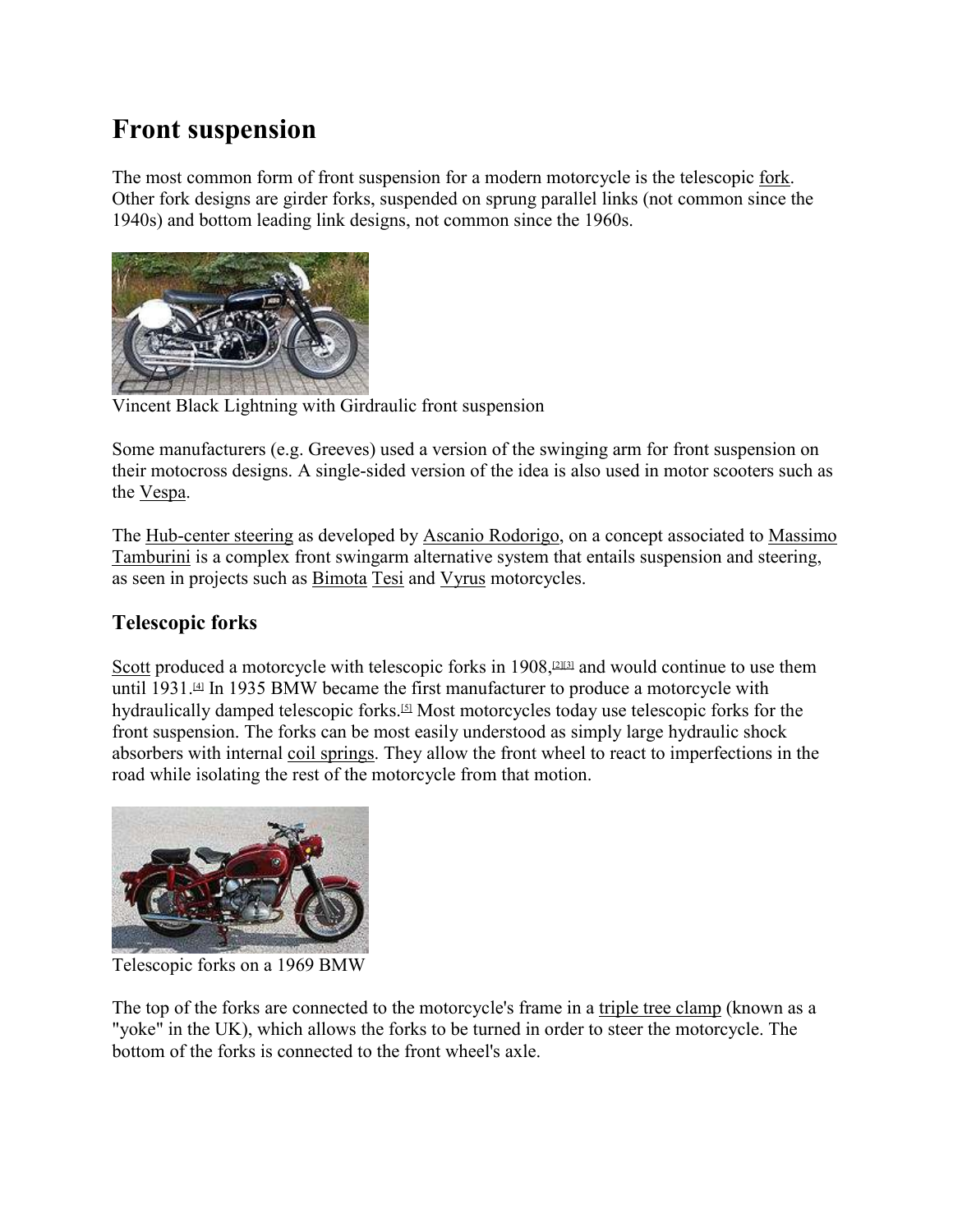On conventional telescopic forks, the lower portion or *fork bodies* (*"fork sliders"* in the UK), slide up and down the *fork tubes* (*"fork stanchions"* in the UK). The fork tubes must be mirrorsmooth to seal the fork oil inside the fork. Some fork tubes, especially on early roadsters and offroad motorcycles, are enclosed in plastic protective "gaiters*.*

**"Upside-down" (USD) forks**, also known as inverted forks, are installed inverted compared to conventional telescopic forks. The slider bodies are at the top, fixed in the triple clamps, and the stanchion tubes are at the bottom, fixed to the <u>axle</u>. This USD arrangement has two advantages: (i) it decreases the unsprung weight of the motorcycle; and (ii) it increases torsional stiffness, which can improve handling. Two disadvantages of USD forks are: (i) they are more expensive than conventional telescopic forks; and (ii) they are liable to lose all their damping oil should an oil seal fail. USD forks are typically found on sportbikes, though the Honda Valkyrie featured USD forks.

#### **Pre-load adjustment**

Motorcycle suspensions are designed so that the springs are always under compression, even when fully extended. Pre-load is used to adjust the initial position of the suspension with the weight of the motorcycle and rider acting on it.

The difference between the fully extended length of the suspension and the length compressed by the weight of the motorcycle and rider is called "total sag" or "race sag". Total sag is set to optimize the initial position of the suspension to avoid bottoming out or topping out under normal riding conditions. "Bottoming out" occurs when the suspension is compressed to the point where it mechanically cannot compress any more. Topping out occurs when the suspension extends fully and cannot mechanically extend any more. Increasing pre-load increases the initial force on the spring thereby reducing total sag. Decreasing pre-load decreases the initial force in the spring thereby increasing total sag.

Some motorcycles allow adjustment of pre-load by changing the air pressure inside the forks. Valves at the top of the forks allow air to be added or released from the fork.[6] More air pressure gives more pre-load, and vice versa.

#### **Fork Damping**

Basic fork designs use a simple *damper-rod* system, in which damping is controlled by the passage of fork oil through an orifice. Though cheap to manufacture, it is hard to tune such forks, as they tend to give too little damping at low slider speeds, yet too much damping at higher slider speeds. Any adjustment setting will always be a compromise, giving both over-mushy and overstiff damping. Since forks act as hydraulic dampers, changing the weight of the fork oil will alter the damping rate. Some telescopic forks have external adjustments for damping.

A more sophisticated approach is the *cartridge fork*, which use internal cartridges with a valving system.<sup>[2]</sup> Damping at low slider speeds is controlled by a much smaller orifice, but damping at higher slider speeds is controlled by a system of flexible shims, which act as a bypass valve for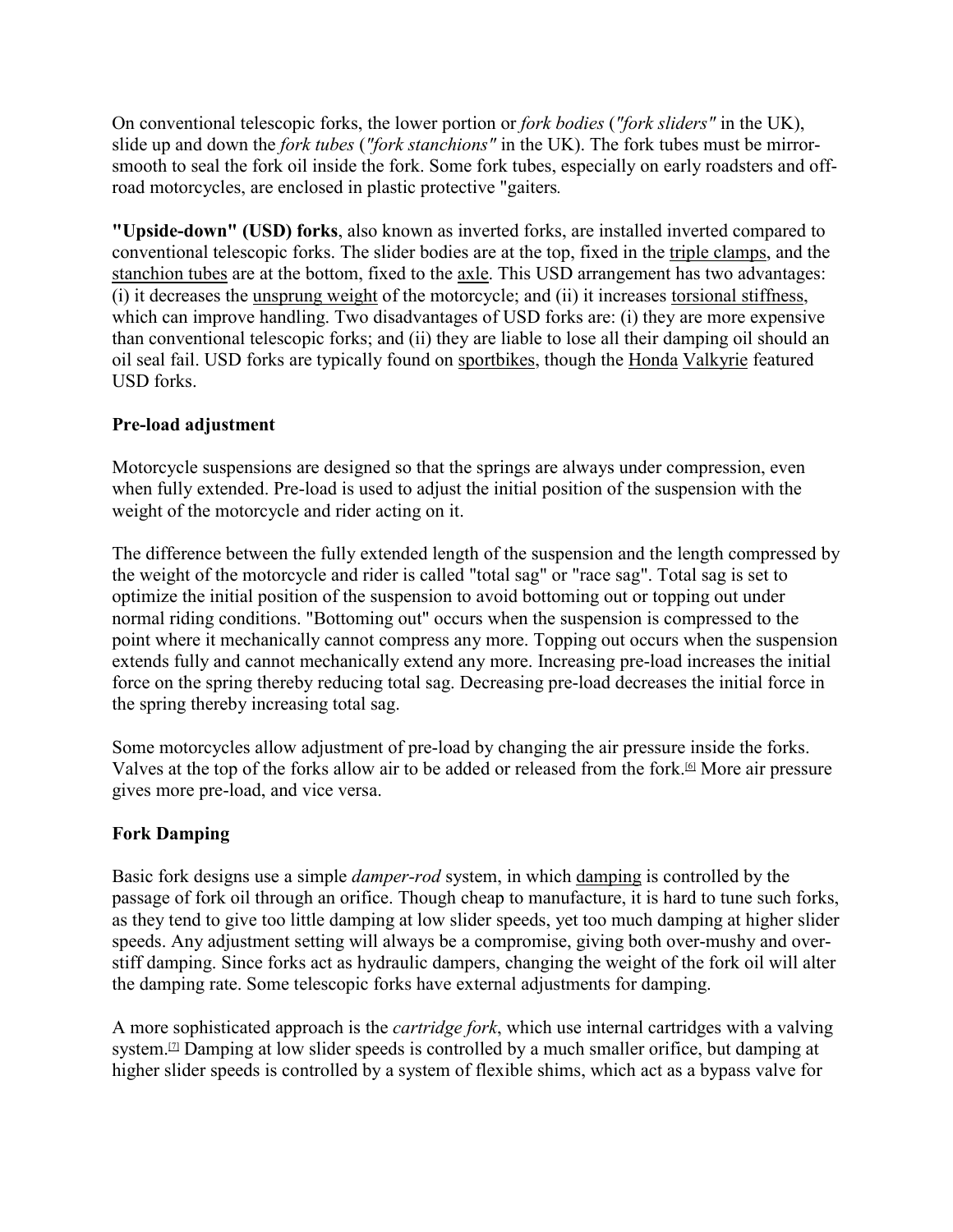the fork oil. This valve has a number of such shims of varying thicknesses that cover the orifices in the valve to control the damping of the fork on high and medium speed bumps.

Some of the shims (or "leaf springs") lift with little force allowing fluid to flow through the orifice. Other springs require greater force to lift and allow flow. This gives the fork *digressive* damping, allowing it to be stiff over small bumps, yet relatively softer over larger bumps. Also, the springs (or shims) only allow flow in one direction, so one set of springs controls compression damping, and another rebound damping. This allows the damping's to be set separately.

*Cartridge emulators* are aftermarket parts that make damper-rod forks behave virtually as cartridge forks.[8] The damping orifice in the damper-rod is made so large that it has virtually no effect on damping, and instead an "emulator" takes over the damping function. The emulator has a very small orifice for low fork-speed damping, and an adjustable shim-stack for high forkspeed damping.

Gas-charged cartridge forks, which became available in 2007, [citation needed] consist of gas-charged cartridges fitted within standard forks. This kit is suitable for super sport classes of racing, where regulations prohibit a complete fork replacement but allow modification of the original forks.

#### **Brake dive**

Applying the brakes of a moving motorcycle increases the load borne by the front wheel and decrease the load borne by the rear wheel due to a phenomenon called load transfer. For a detailed explanation and a sample calculation, see the braking section of the Bicycle and motorcycle dynamics article.



BMW's 1955-1969 Earles fork eliminated and reversed brake dive

If the motorcycle is equipped with telescopic forks, the added load on the front wheel is transmitted through the forks, which compress. This shortening of the forks causes the front end of the bike to move lower, and this is called **brake dive**. Telescopic forks are particularly prone to this, unlike leading link designs.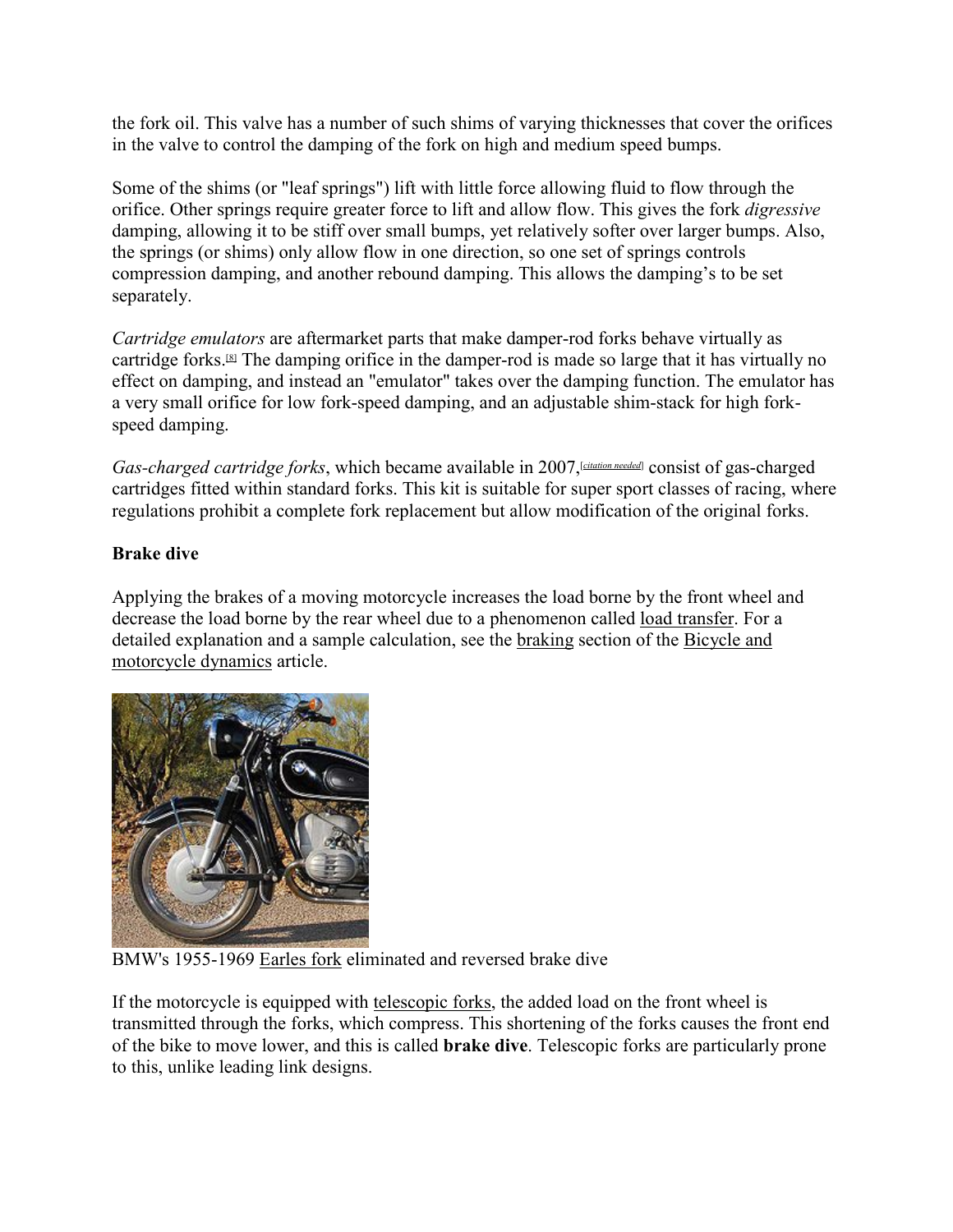Brake dive can be disconcerting to the rider, who may feel like he or she is about to be thrown over the front of the motorcycle. If the bike dives so far as to bottom out the front forks, it can also cause handling and braking problems. One of the purposes of a suspension is to help maintain contact between the tire and road. If the suspension has bottomed out, it is no longer moving as it should, and is no longer helping to maintain contact.

While excessive brake dive is disconcerting, and bottoming out can cause loss of traction, a certain amount of brake dive reduces the rake and trail of the motorcycle, allowing it to turn more easily. This is especially important to racers trail braking on entrance to corners.

Brake dive with telescopic forks can be reduced by either increasing the spring rate of the fork springs, or increasing the compression damping of the forks. However, all of these changes make the motorcycle less pleasant to ride on rough roads, since the front end will feel stiffer, in the 1980s various manufacturers attempted to get around this by methods of anti-dive such as:



Honda TRAC

- ACT: Developed by Marzocchi and fitted to Buell motorcycles such as the Buell RR 1200 (1988).
- ANDF (Anti Nose Dive Forks): This was fitted to a number of Suzuki GSX models and the RG250.
- AVDS (Automatic Variable Damping System): This was fitted to a number of Kawasaki motorcycles.
- NEAS (New Electrically Activated Suspension): As fitted to the Suzuki GSX-R 1100 and GSX-R 750 Limited Edition.
- PDF (Posi Damp Fork): This was fitted to the Suzuki RG500, the GSX1100E/GS1150E and GSX-R 750 and was an enhancement of the previous Anti Dive units (which works by brake fluid pressure closing a valve in the mechanism when the brakes are applied, restricting the flow of damping oil and slowing fork compression). The PDF units works in a similar way, except that they rely entirely on the compression stroke itself. The valves are spring-loaded so if the wheel hits a bump, they bounce off their seats and restore the flow of oil for a moment to allow the suspension to absorb the shock.
- TCS (Travel Control System): Anti-dive system with variable damping. TCS was introduced on the FZ 400 R (1984, only for the Japanese market).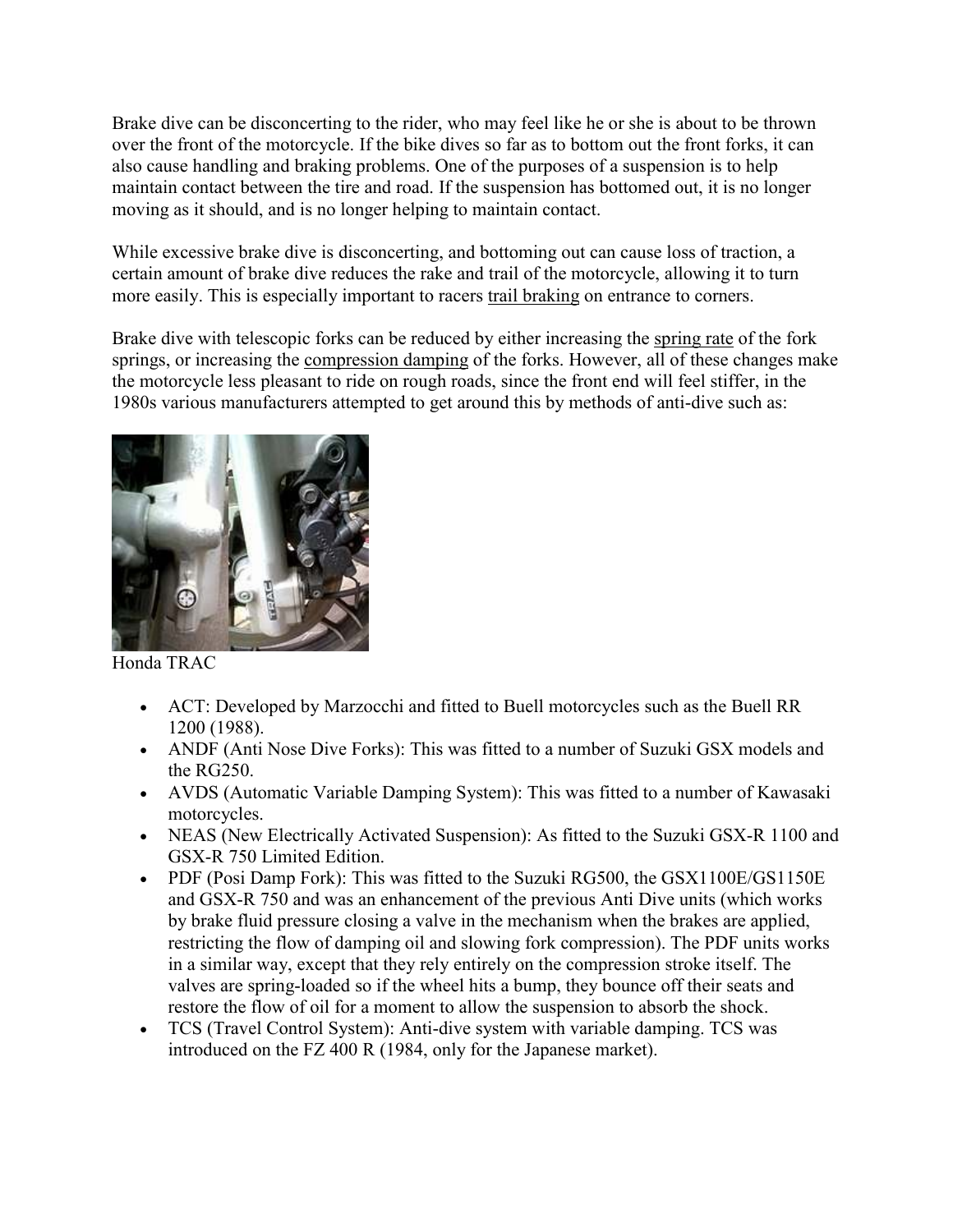TRAC (Torque Reactive Anti-dive Control): This was fitted to a number of Honda motorcycles such as the CB1100F, CB1000C, and VFR750F and worked by utilizing a pivoting caliper that activated a valve in the fork leg.

With the advent of cartridge forks, which allow more low speed damping and less high-speed damping than the previous damping rod forks, separate anti-dive mechanisms have generally fallen out of use.

Another method to reduce or eliminate brake dive in telescopic forks is to use a reactive link or torque arm to connect the braking components to the motorcycle frame via the triple clamp.

Some fork designs mitigate dive, eliminate it, or even reverse it without affecting the front suspension adversely. The Earles fork is among the latter; when braking the front brake hard, the front end of the motorcycle actually rises. BMW's Telelever fork is designed to nearly eliminate dive, and could have been designed to eliminate it completely if the manufacturer chose to do so. Leading link front forks, such as used on some Ural motorcycles, can also be designed either to reduce or eliminate dive.

#### **Saxon-Motodd (Telelever) fork**



BMW R1200c with Telelever

The Saxon-Motodd (marketed as Telelever by BMW) has an additional swingarm that mounts to the frame and supports the spring. This causes the rake and trail to increase during braking instead of decreasing as with traditional telescopic forks.

## **Hossack/Fior (Duolever) fork**

The Hossack/Fior (marketed as Duolever by BMW) separates completely the suspension from steering forces. It was developed by Norman Hossack though used by Claude Fior and John Britten on racebikes. Hossack himself described the system as a 'steered upright'. In 2004 BMW announced the K1200S with a new front suspension that is based upon this design.

## **Single-sided**

A single-sided front swingarm suspension was used on the Yamaha GTS1000, introduced in 1993. The GTS used the RADD, Inc. front suspension designed by James Parker. A single sided girder fork was use on the German Imme R100 motorcycle between 1949 and 1951, $\mathfrak{g}$  and the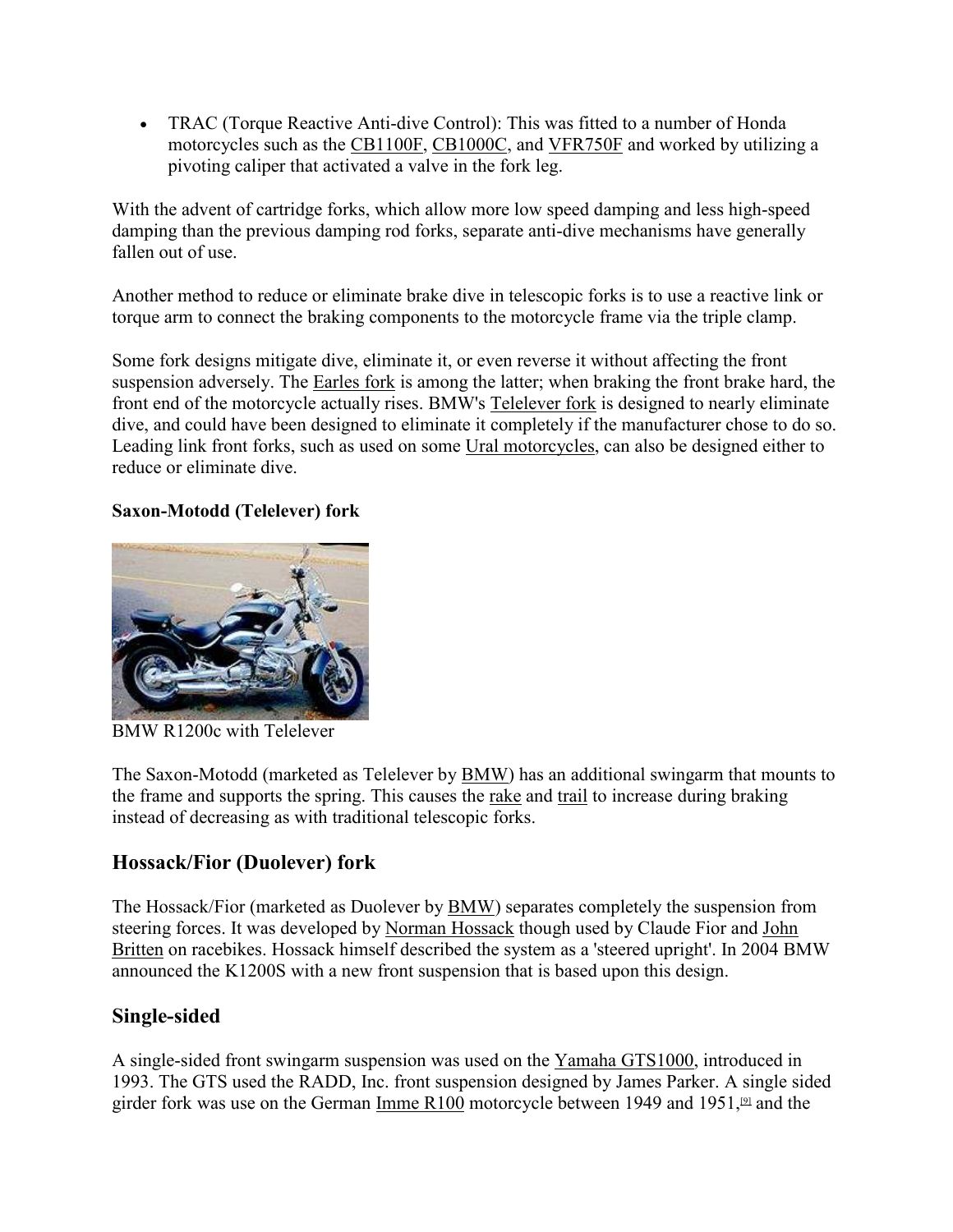Vespa scooter has a single-sided trailing-link fork. More recently, between 1998 and 2003, the ItalJet "Dragster" scooter also used a single-sided swingarm suspension, though unlike the GTS1000 there was no upper control arm; the upper part of the suspension on the Dragster served only to transmit steering input.

### **Hub-center Steering**

Hub-center steering is characterized by a swingarm that extends from the bottom of the engine/frame to the center of the front wheel instead of a fork.

The advantages of using a hub-center steering system instead of a more conventional motorcycle fork are that hub-center steering separates the steering, braking, and suspension functions.

With a fork the braking forces are put through the suspension, a situation that leads to the suspension being compressed, using up a large amount of suspension travel which makes dealing with bumps and other road irregularities extremely difficult. As the forks dive the steering geometry of the bike also changes making the bike more nervous, and inversely on acceleration becomes more lazy. Also, having the steering working through the forks causes problems with stiction, decreasing the effectiveness of the suspension. The length of the typical motorcycle fork means that they act as large levers about the headstock requiring the forks, the headstock, and the frame to be very robust adding to the bike's weight.

The endurance racer "Nessie", built by the Mead & Tomkinson racing team, used an adapted version of Difazio hub-center steering,<sup>[10]</sup> whereby braking forces were directed to the frame via a pivoted fork (rather than through the steering head). This allowed neutral steering and an absence of brake dive.

# **Rear suspension**



Plunger rear suspension on a BMW R51/3

## **Early rear suspensions**

While front suspensions were almost universally adopted before World War I, several manufacturers did not use rear suspension on their bikes until after World War II. However, motorcycles with rear suspension were offered to the public before World War I. Notable among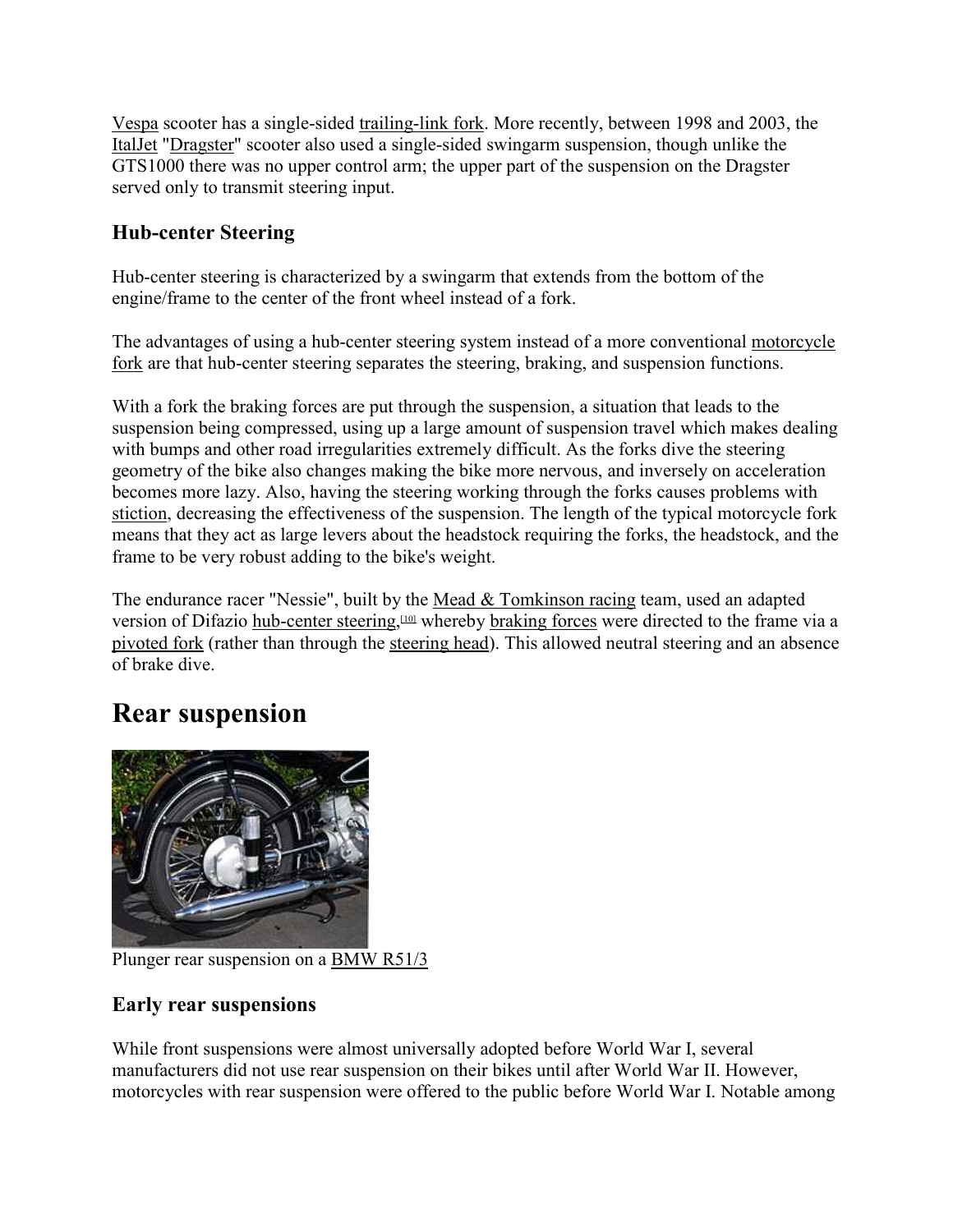these are the 1913 Indian Single with a swingarm suspended from a leaf spring and the 1913 Pope with wheels supported on a pair of plungers which were each suspended by a coil spring.<sup>[11]</sup>

#### **Plunger suspension**

Several motorcycles before and immediately after World War II used **plunger suspension** in which the vertical movement of the rear axle was controlled by plungers suspended by springs.<sup>[12]</sup>

Notable manufacturers of bikes with plunger suspension include Adler, Ariel, BMW, BSA, Indian, MZ, Saroléa, Norton, Cossack/Ural and Zündapp.

Although plunger suspension could be sophisticated, with springing and damping in both compression and rebound, it had three disadvantages (compared to the almost universal swingarm that succeeded it), as follows: (i) wheel travel was limited, (ii) the wheel could move out of the required vertical axis, and (iii) it was more expensive to produce and maintain.

#### **Swingarms**

The basic motorcycle swingarm is a quadrilateral, with one short side connected to the motorcycle's frame with bearings so that it can pivot.<sup>[13]</sup> The other short side is the rear axle around which the rear wheel turns. The long sides are connected to the motorcycle's frame or rear sub-frame with one or two shocks with coil-over springs.

In production motorcycles, swingarms are not exactly rectangular, but their function can be more easily understood by thinking of them as such.



Moto Guzzi's *CA.R.C.*

When a swingarm is present on only one side of the motorcycle, this is known as a *single-sided* swingarm. Notable examples include the Honda VFR800 and the BMW R- and K-series. Singlesided swingarms make rear-wheel removal easier, though they generally increase the unsprung weight of the rear suspension. This is due to the additional material required to give identical torsional rigidity to a conventional (two-sided) swingarm setup. For this reason sports bikes are rarely seen using the setup. Notable exclusions are the Ducati 916 which was intended to be taken endurance racing, the MV Agusta f4 which has a hollow interior for reducing weight (a magnesium version is also available), and the Ducati 1098, which was given a single sided swingarm purely for styling reasons.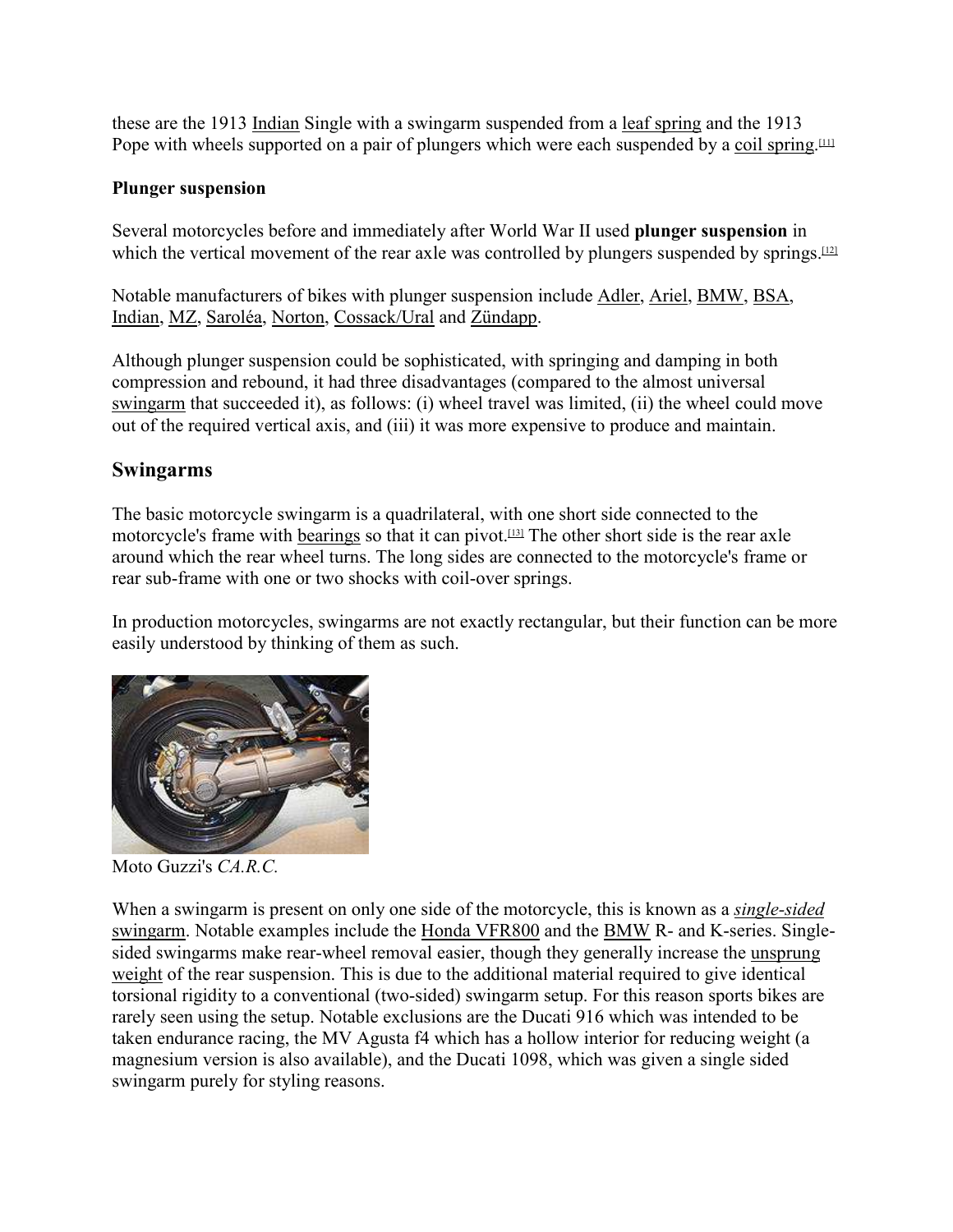

BMW's Paralever rear suspension on a R1200GS

On many shaft-drive motorcycles the drive shaft is contained in one of the long sides of the swingarm. Notable examples include all post-1955 BMW models prior to BMW's use of the single-sided swingarms, Urals, many Moto Guzzi twins, the Honda Goldwing, the Yamaha XS Eleven, and the Yamaha FJR1300.

The BMW R- and K-series combine a shaft-drive contained in the swing arm with a single-sided swingarm, and the combination is marketed as the *Paralever*. Newer Moto Guzzi motorcycles use a similar arrangement marketed as the *CA.R.C.* ("CArdano Reattivo Compatto" - Compact Reactive Shaft Drive).

For motorcycles with chain drives, the rear axle can usually be adjusted forward and back in relation to the swingarm, to adjust chain tension, but a few models (such as 1971/72 Triumph and BSA four-strokes) make the adjustment at the swingarm's pivot point.

#### **Shock absorbers**

The hydraulic shock absorbers used on the rear suspensions of motorcycles are essentially the same as those used in other vehicle applications.

Motorcycle shocks do differ slightly in that they nearly always use a coil-over spring. In other words, the spring for the rear suspension is a coil spring that is installed over, or around, the shock.

In terms of adjustment, rear shocks span the range from no adjustments whatsoever to pre-load adjustments only to racing shocks with adjustments for length, pre-load, and four different kinds of damping. Most shocks have internal oil reservoirs, but some have external ones, and some offer air-assisted damping.

A number of companies offer custom-built rear shocks for motorcycles. These shocks are assembled for a specific motorcycle and rider combination, taking into account the characteristics of the motorcycle, the weight of the rider, and the rider's preferred riding style/aggressiveness.